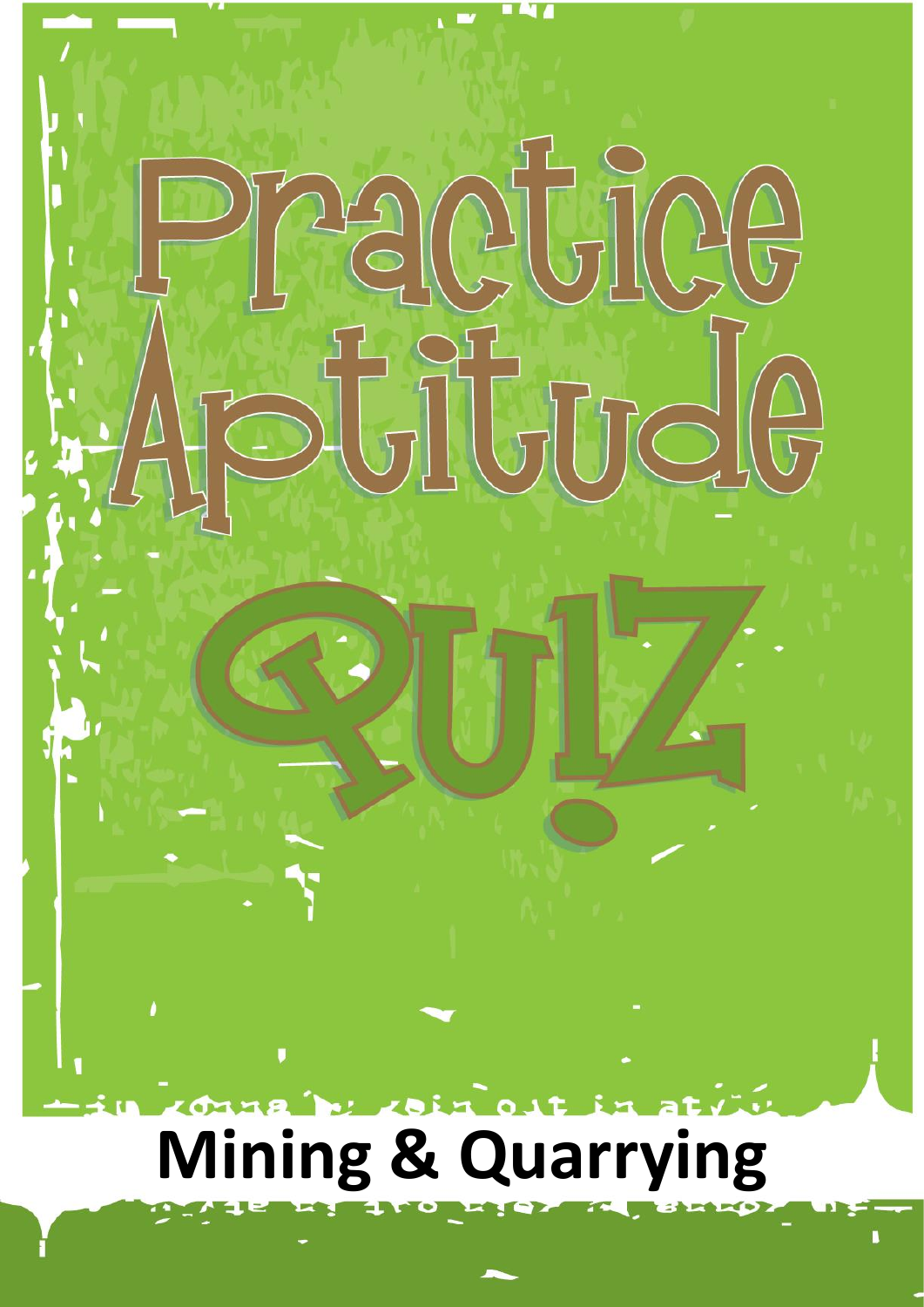## Part 1: About this Mining & Quarrying Resource



#### **Guidance**

١

Ţ

The Practice Aptitude Quiz is intended to be a general illustration of some of the key learning standards required of people attempting an Australian Apprenticeships entry level qualification in the Mining and Quarrying Industries.

#### **This Practice Aptitude Quiz is neither a formal tool nor a direct pre-requisite for any job application.**

This quiz has been developed with the assistance of industry, TAFE and the secondary school sector as a careers resource.

The quiz focuses on literacy, numeracy, comprehension and problem solving questions contextualised to this specific industry.

The quiz can be utilised by numerous organisations and people such as careers practitioners working with young people, Group Training Organisations and Job Services Australia providers working with job seekers.

#### **The Practice Aptitude Quiz can be:**

- Used by careers practitioners with individuals or in a class setting to provide general guidance on the level of study involved in undertaking an entry level qualification in this industry;
- Provided to people to enable them to practice their skills before sitting an actual aptitude test;
- Used by Mathematics teachers as a guide to industry maths requirements at the entry point of this particular Australian Apprenticeship;
- Used by teachers as classroom based activities for students in Year 11 and 12 VET studies.

The level of reading, writing and mathematical skills assessed by this quiz is equivalent to that of a typical young person at Year 10 or 11 level.

Please note that rates quoted in this assessment for various items, including pay rates, are not meant to reflect today's values, but are used purely for mathematical purposes.

The quiz should be able to be completed in approximately 60 minutes.

Calculators may be used to complete this practice exercise.

Answers are located at the end of the quiz.

#### **Occupational Information and Job Hunting Resources**

Information and links on the Mining & Quarrying Industries, careers, job prospects as well as career websites and job hunting resources can be found at [www.aapathways.com.au/Career](http://www.aapathways.com.au/Career-Resources)-Resources.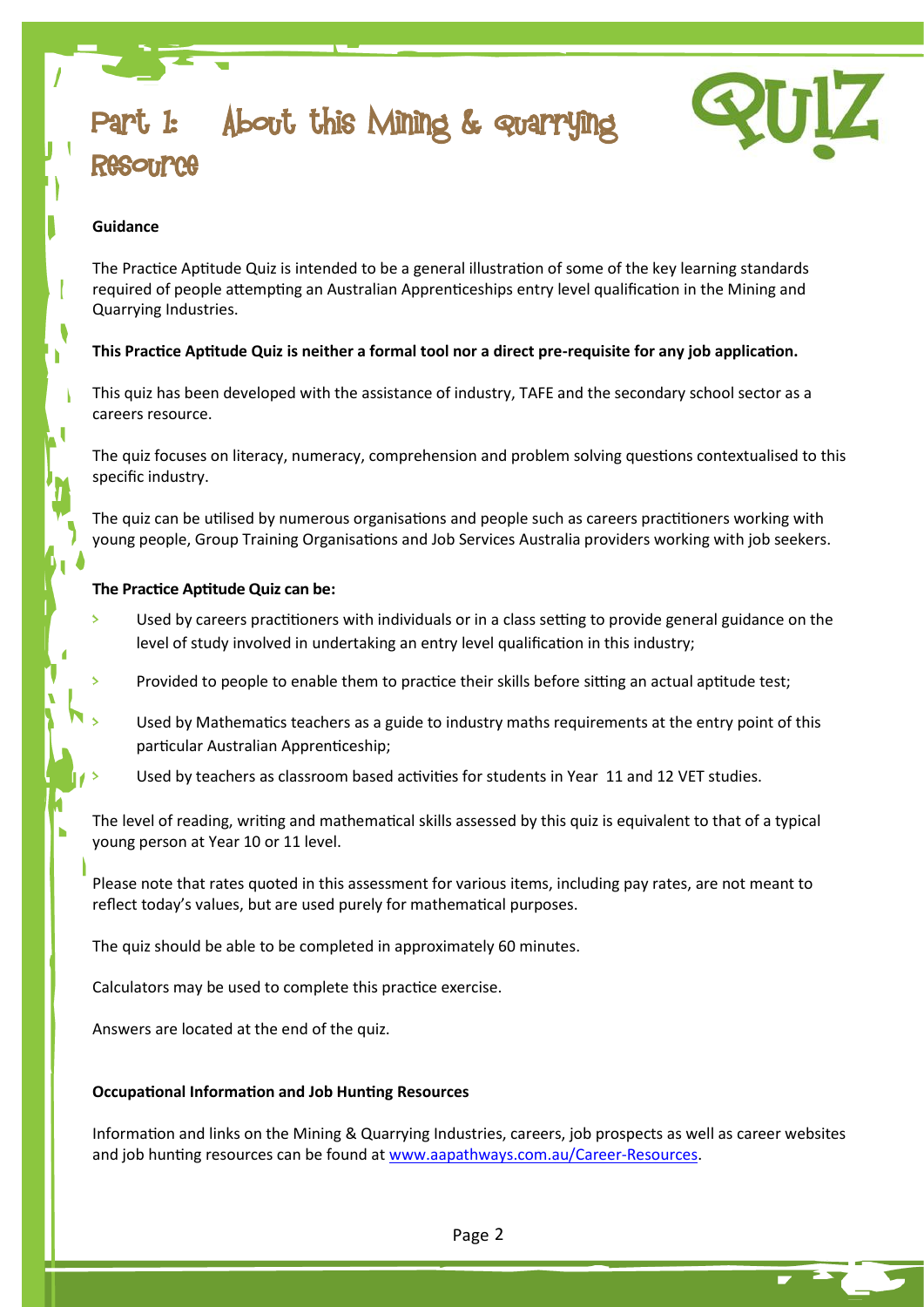#### **After the Quiz**



There are a range of support services available to help you find out about courses that may help you improve your literacy and numeracy skills and also your readiness for work.

If you are still at school you should discuss any concerns you may have with your career practitioner. Further information may also be provided by a Job Services Australia provider, an Australian Apprenticeships Centre, a Group Training Organisation or a training provider.

#### **Useful Contacts**

Г

#### **Here are some links to job seeker support services:**

- Search for your local Australian Apprenticeships Centre [www.aapathways.com.au/aac](http://www.aapathways.com.au/aac)
- Find a local Group Training Organisation [www.grouptraining.com.au/Find/find\\_gto.html](http://www.grouptraining.com.au/Find/find_gto.html)
	- Job Services Australia providers work with eligible job seekers to develop an individually tailored Employment Pathway Plan. The plan maps out the training, work experience and additional assistance needed to find job seekers sustainable employment - [www.jobsearch.gov.au/provider/default.aspx](http://www.jobsearch.gov.au/provider/default.aspx)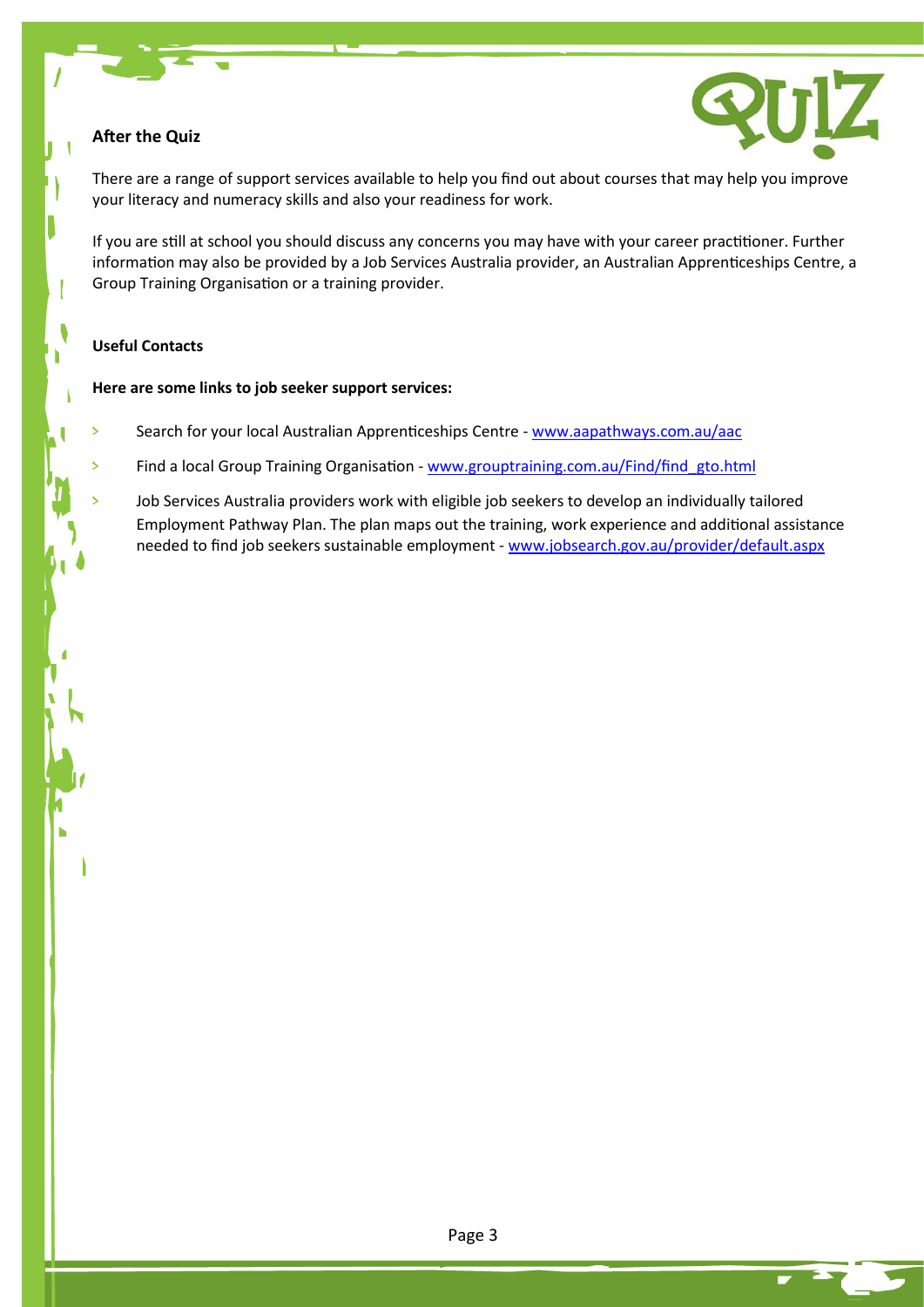# Part 2: The Quiz



#### **Section 1 - Literacy, Reading and Comprehension**

**1. Rearrange the following words in alphabetical order:**

| Open pit          |  |
|-------------------|--|
| <b>Explosives</b> |  |
| Mineral           |  |
| Safety            |  |
| Excavator         |  |
| Supervisor        |  |

**2. The following are jobs you may find on a mine site. Match each job title to the appropriate job description below.**

- i. Mine Manager
- ii. Shotfirer
- iii. Miner

I

١

- iv. Haul Truck Driver
- v. Human Resources Recruitment Officer
- **a.** Interviews and recruits new staff to fill vacant positions in the mine.
- **b.** Operates the truck which moves material from the pit to the crusher.
- **c.** Charges up blast holes and fires the explosives which create loose material for the shovel operator to put into the haul trucks.
- **d.** Mines out ore and waste rock from the ore body.
- **e.** Manages the daily running of the mine and responsible for safe and efficient production of the mined material.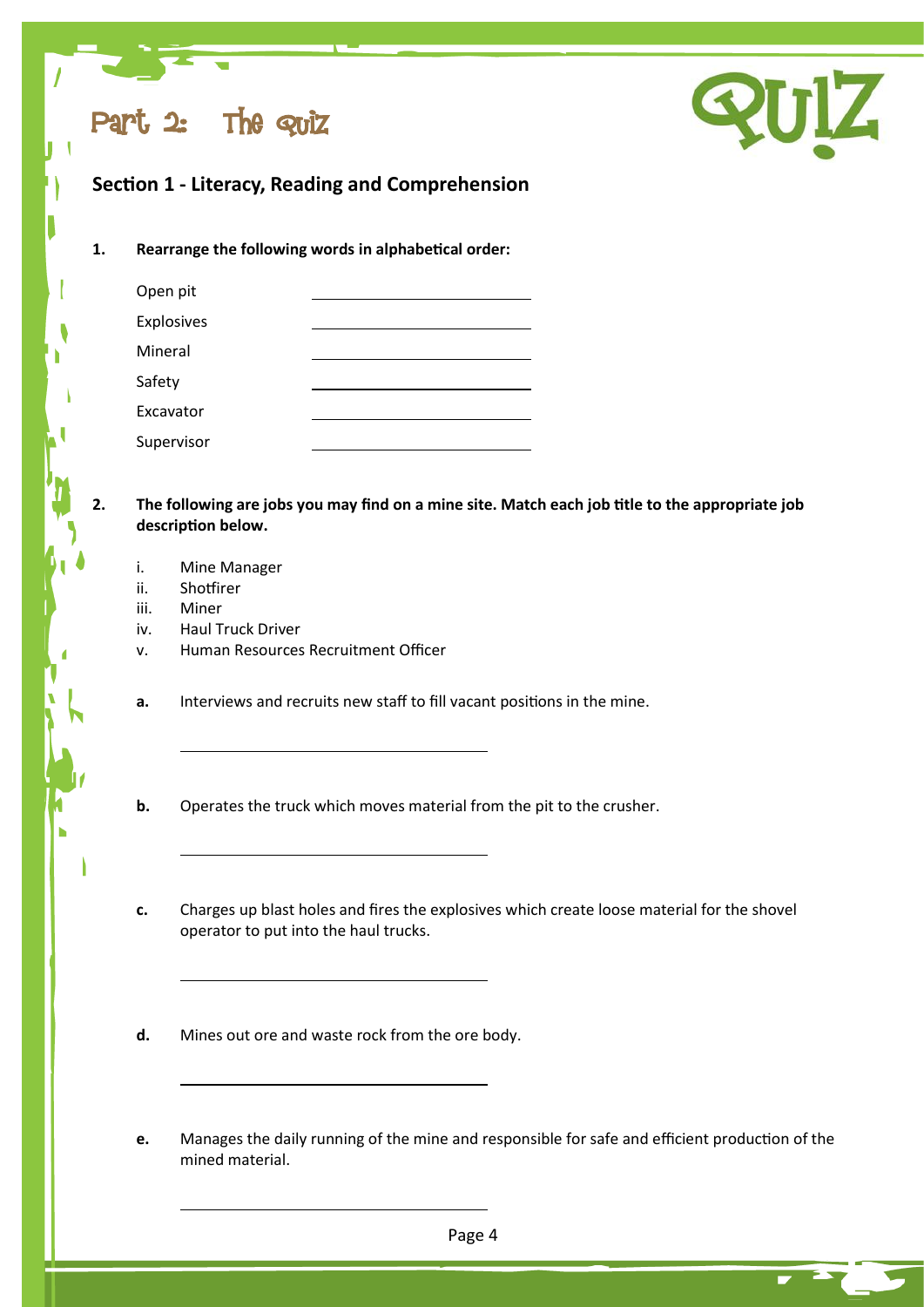#### **3. The following text has 11 spelling errors. List the mistakes below, as you find them.**



Occupational Helth and Safely is an important part of your everyday working life. The use of personal protective equitment is madatory in the workplase. Equitment can include googles, stell capped boots, hard hats and heat and fire resitent gloves. You muk read safety signs and be careful with haevy lifting.

#### **4. Read the following about 'Duty of Care' and answer the questions below.**

#### **Duty of Care**

١

t

All workplaces must follow state and territory Health and Safety Acts. While these differ slightly between states, they are always about creating and maintaining a safe and healthy working environment.

Out of these Acts comes duty of care legislation, which has different requirements for employers and employees. Duty of care means that everything within reason must be done to protect the health and safety of people at the workplace. This duty is placed on:

- › employers
- › employees
- › any others who have an influence on hazards in a workplace.

The following table shows some of the major responsibilities under duty of care legislation for both employers and employees.

| <b>Employer's obligations</b>                                                                                                          | <b>Employees obligations</b>                                                                                                                                                    |
|----------------------------------------------------------------------------------------------------------------------------------------|---------------------------------------------------------------------------------------------------------------------------------------------------------------------------------|
| Provide and maintain a safe workplace                                                                                                  | Find out what you need to know to act<br>safely                                                                                                                                 |
| Provide training, information and supervision<br>to all employees to ensure their health and<br>safety                                 | Follow instructions, safety rules and procedures<br>relating to safety. For example report to the<br>person in immediate authority when leaving work<br>at the end of the shift |
| Provide adequate working conditions and<br>facilities (light, air, space, protective<br>equipment, sanitary facilities and meal areas) | Operational staff must use or wear the equipment<br>provided (hard hat, gloves, ear and eye protection<br>etc.)                                                                 |
| Provide adequate information/signage/<br>warning on potential hazards                                                                  | Follow information, warning, safety and danger<br>signs                                                                                                                         |
| Consult and co-operate with safety and health<br>representatives                                                                       | Co-operate with safety and health representatives                                                                                                                               |
| Keep record of injuries                                                                                                                | Report hazards and injuries following site<br>procedures                                                                                                                        |
| Monitor and review workplace conditions                                                                                                | Report potential hazards and unsafe conditions                                                                                                                                  |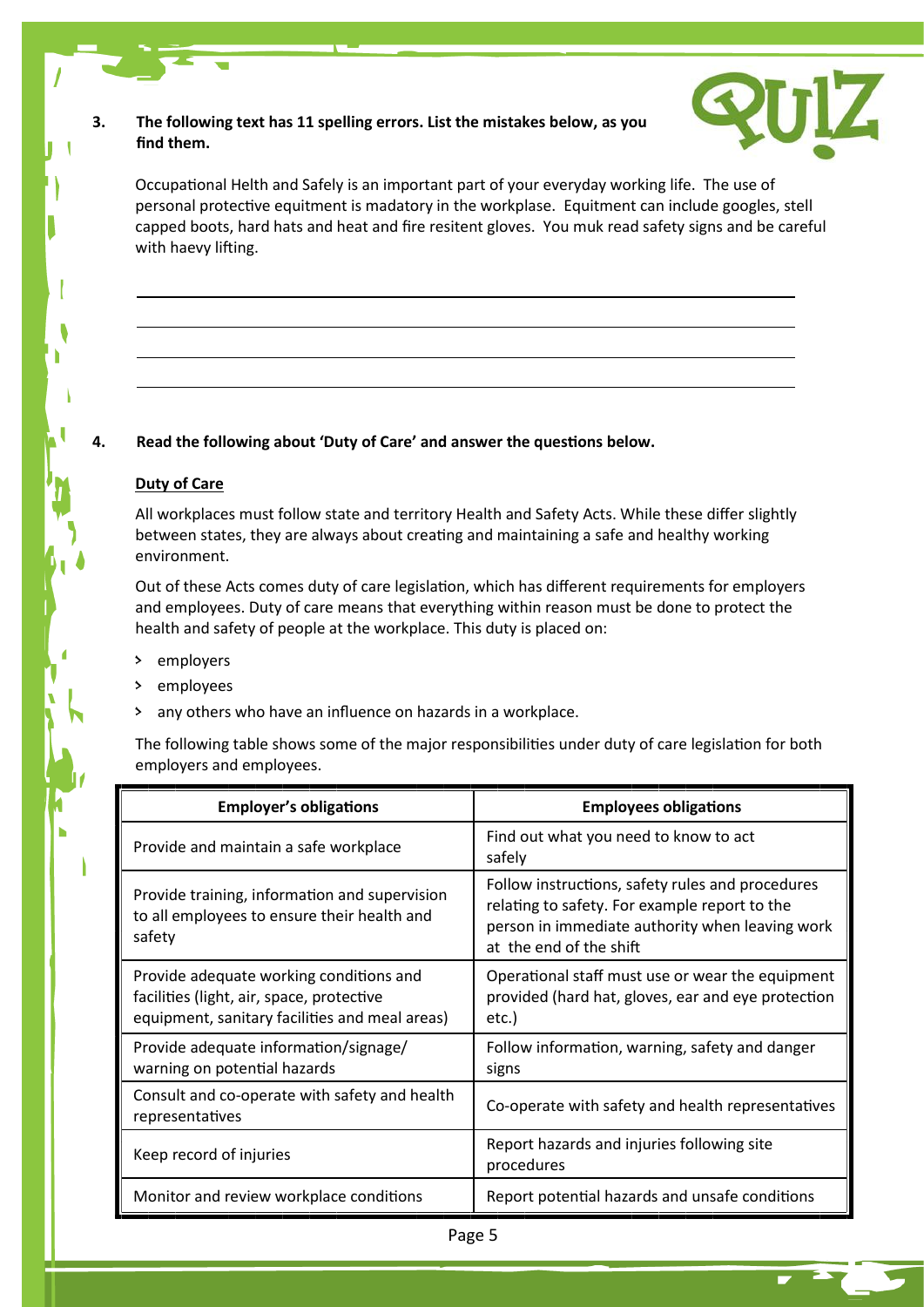

**a. Who must follow state and territory Health and Safety Acts?**

**b. What does 'Duty of Care' mean?**

۱

**c. Who has the obligation to provide a safe workplace?**

**d. Who has the obligation to use or wear the equipment provided (hard hat, gloves, ear and eye protection etc.?**

**5. The six words below are misspelt. Correctly spell each one in the space provided.**

| Supperviser |  |
|-------------|--|
| Produkshon  |  |
| Aliminium   |  |
| Excarvater  |  |
| Safty       |  |
| Exploshive  |  |

#### **6. Read the following job descriptors and answer the questions that follow.**

**[Mobile Plant Operators](http://www.miningcareers.com/working_in_mining/equipment_operator)** drive backhoes, bulldozers, excavators, front-end loaders, graders, scrapers, skid steer loaders, rollers and forklift trucks. The machines level, excavate, move and load earth, rock and other material. The job title may also be known as Bulldozer Operator, Earthmover, Grader Operator, Plant Operator, Quarry Face Loader, or Scraper Operator.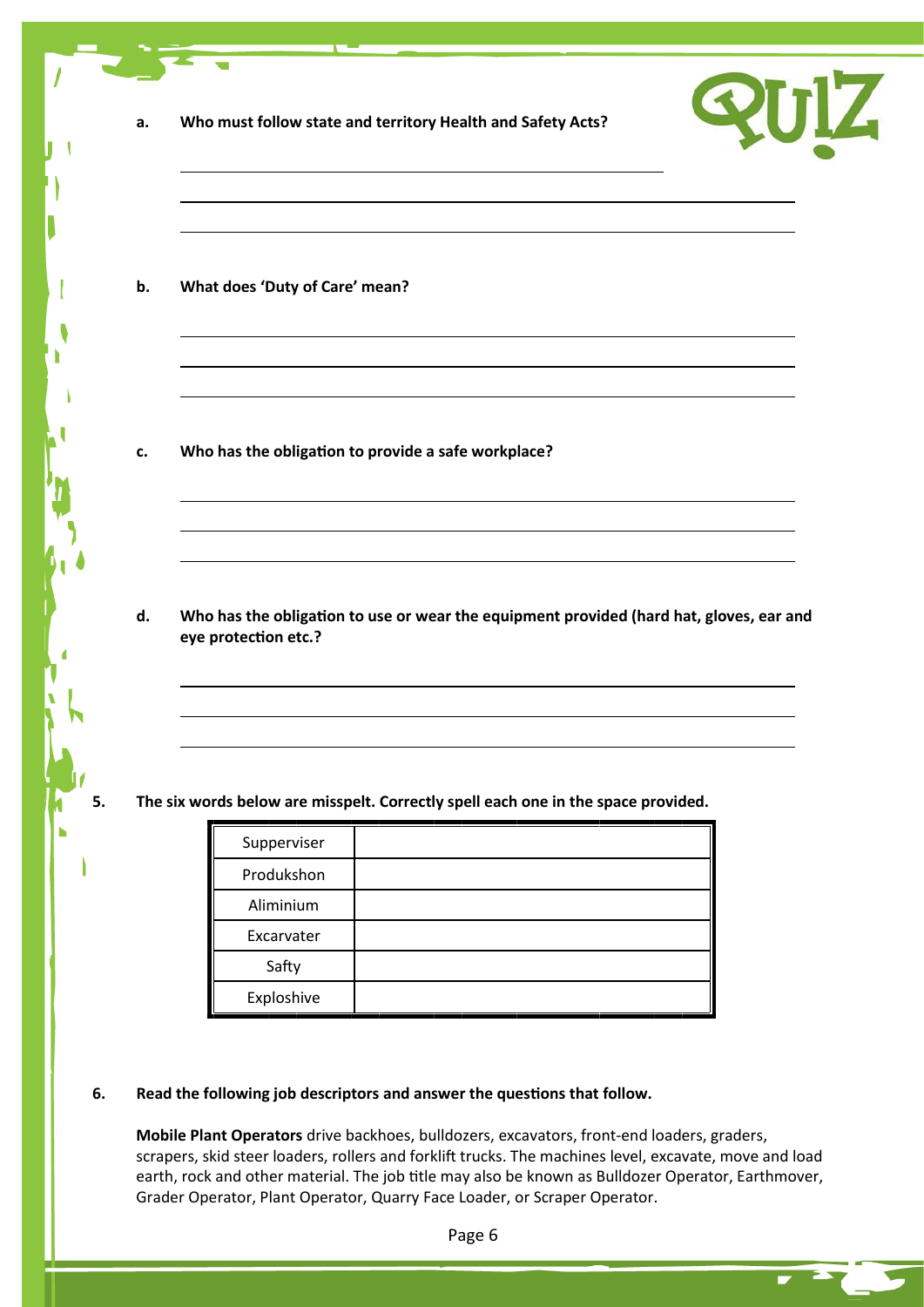Mobile Plant Operators may perform the following tasks:



- › Prepare machines for operation;
- › Load and unload equipment from low loaders and move it around work sites;
- › Select, change and operate special attachments such as winches, scrub clearers, rippers, pile drivers and rock-breaking hammers;
- › Work from drawings and markers under the direction of supervisors and engineers;
- › Back-fill trenches;

١

- › Break up paving, rock and similar material by operating hydraulic or pneumatic breakers;
- › Excavate or scrape earth, rock or rubble to the correct level and alignment;
- › Load trucks with excavated fill;
- › Drive machines to and from work sites;
- › Service equipment by cleaning, lubricating and re-fuelling it and make minor adjustments and repairs when necessary;
- › Maintain duty of care for other users and work to Occupational Health and Safety requirements.

**Haul Truck Drivers** drive haul trucks (also known as dump trucks) which are off-highway, two-axle, rigid trucks specifically engineered for use in high production mining and heavy-duty construction environments.

In the mining and surface extraction industry drivers may perform the following tasks:

- › Check brakes, oil, tyres, electrical systems, water, hydraulic and air;
- › Load (or supervise loading) material onto the truck;
- › Transport material to destination;
- › Maintain log books;
- › Service equipment by cleaning, lubricating and re-fuelling it and make minor adjustments and repairs when necessary;
- › Maintain duty of care for other users and work to Occupational Health and Safety requirements.

The work conditions for Mobile Plant Operators and Haul Truck Drivers can be hot, muddy, dusty and noisy, but most earthmoving machines and trucks have soundproofed and air-conditioned cabs for the operator/driver.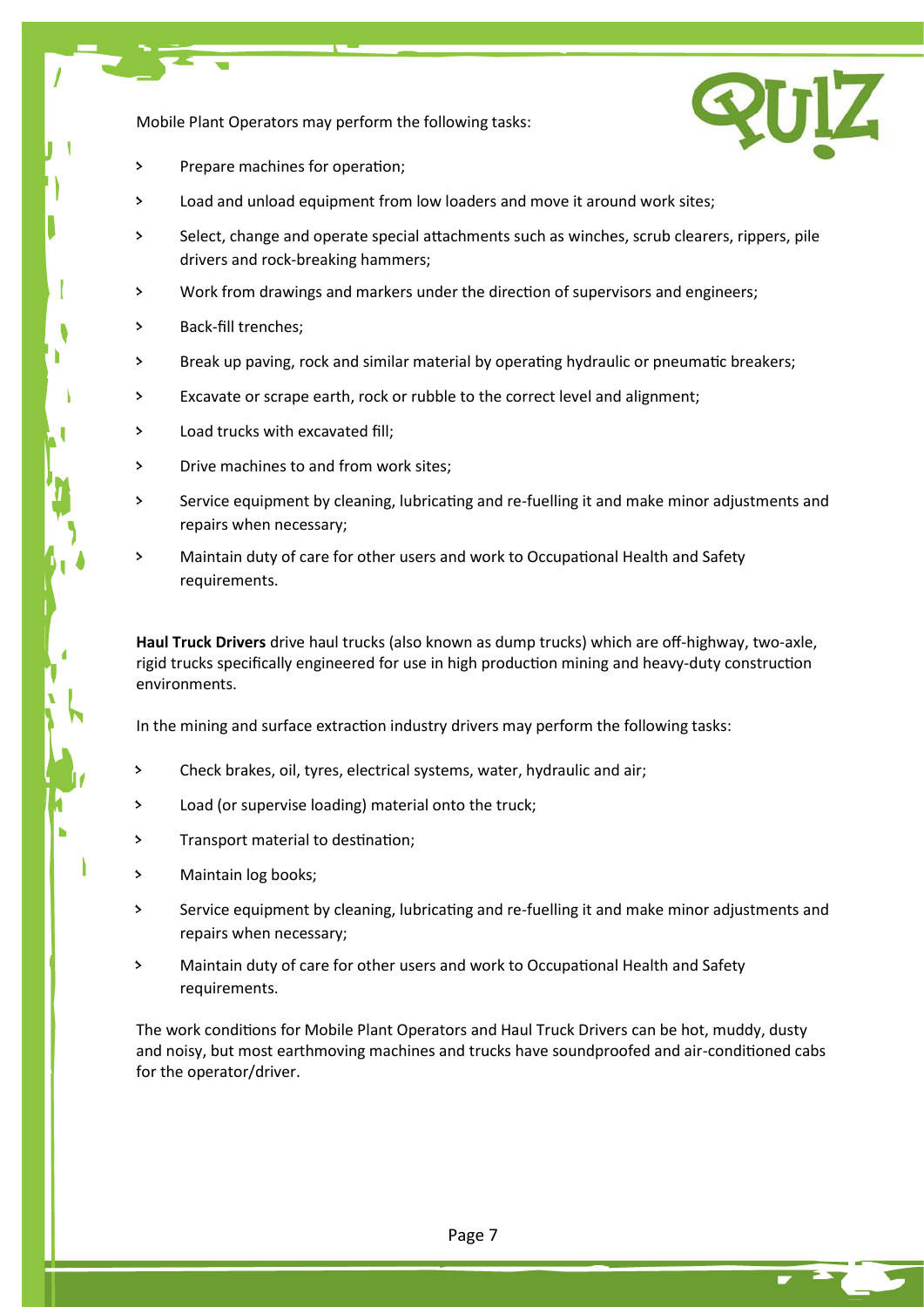|           |            |                                                                                       |           | <b>RUIZ</b>                                                                                                                         |
|-----------|------------|---------------------------------------------------------------------------------------|-----------|-------------------------------------------------------------------------------------------------------------------------------------|
| drive.    |            |                                                                                       |           |                                                                                                                                     |
|           |            |                                                                                       |           |                                                                                                                                     |
|           |            | Can a haul truck be used to excavate earth and back-fill trenches? Circle the correct |           |                                                                                                                                     |
| response. | <b>YES</b> | or                                                                                    | <b>NO</b> |                                                                                                                                     |
|           |            |                                                                                       |           | Name three types of machines that a Mobile Plant Operator may<br>Name two of the special attachments mobile plant vehicles may use. |

 $\overline{I}$ 

Г J

I

ı ۱

Ч

J.

Ă

٦

YES <u>or</u> NO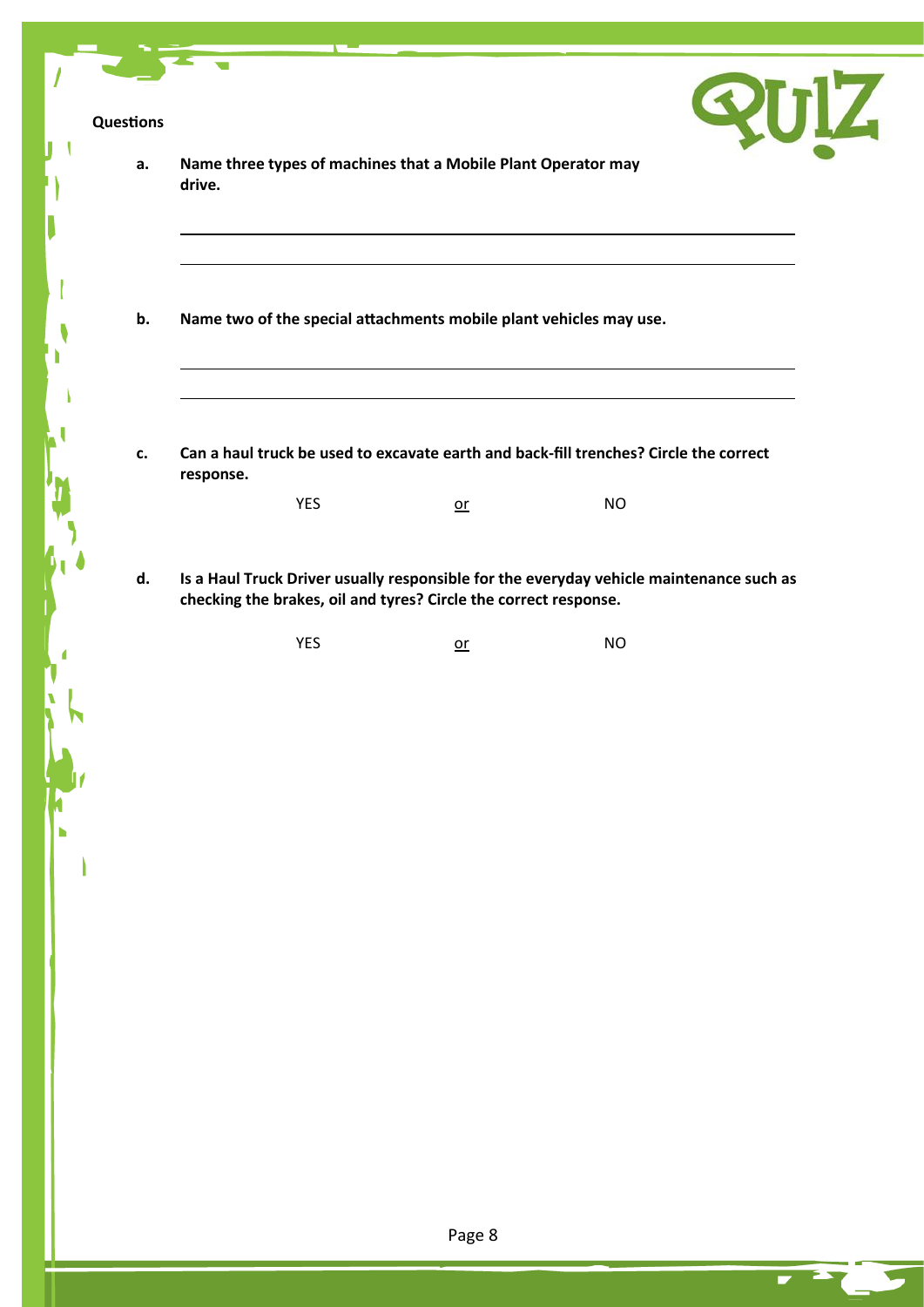#### **Section 2 - Mathematical Questions**



**A calculator may be used**

 $\prime$ 

I

۱

**1. Which unit from the table below would you use to measure the following?**

| 3 | m | km/hr | max<br> |
|---|---|-------|---------|
|   | m | min   | $\sim$  |

- **a.** Length
- **b.** Time
- **c.** Temperature
- **d.** Weight **e.** Area **f.** Speed **g.** Volume
- 
- **h.** Cost

**2. A Caterpillar 793 Haul truck has a fuel tank capacity of 4,354L. If diesel costs the mine \$1.50 per Litre, how much does it cost the mine to fill the truck?**

**3. Express the following as decimals.** 

| а. | ¼                               |  |
|----|---------------------------------|--|
|    | <b>b.</b> $26.25 + 54.5 - 30.3$ |  |
|    | c. $7 \times 2 \div 5$          |  |

**d.**  $10 \div 4 + 3 \div 2 + 5 \div 4$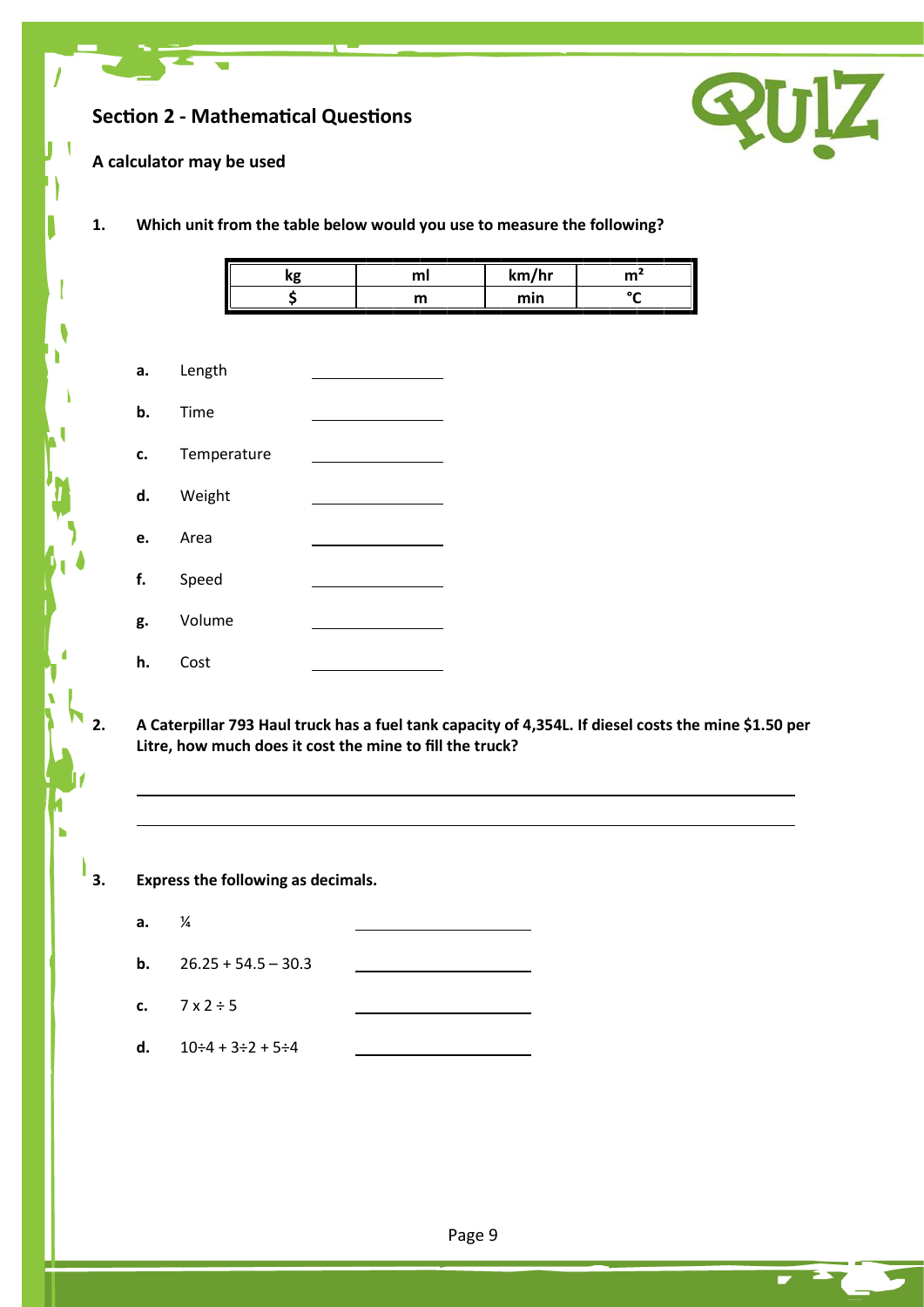|    | Solve the following:           | QUIZ                                                                                                                                                                                                  |
|----|--------------------------------|-------------------------------------------------------------------------------------------------------------------------------------------------------------------------------------------------------|
| a. | $4,562 - 1,287$                |                                                                                                                                                                                                       |
| b. | $86 + 22 - 16$                 |                                                                                                                                                                                                       |
| c. | $-25 + 82 + 5$                 |                                                                                                                                                                                                       |
|    | <b>Multiply the following:</b> |                                                                                                                                                                                                       |
| a. | 53.86 by 10                    |                                                                                                                                                                                                       |
| b. | 25.4 by 3                      |                                                                                                                                                                                                       |
| c. | 128.5 by 10                    |                                                                                                                                                                                                       |
|    | Divide the following:          |                                                                                                                                                                                                       |
| a. | 2.56 by 10                     |                                                                                                                                                                                                       |
| b. | 1,024 by 8                     |                                                                                                                                                                                                       |
| c. | 256 by 4                       |                                                                                                                                                                                                       |
|    | one decimal point.)            | The Caterpillar 793 haul truck has a Gross Vehicle Mass (GVM) of 383 tonnes and it has a nominal<br>payload of 218 tonnes. What percentage of the truck's GVM is the load it can carry? (Calculate to |
|    |                                |                                                                                                                                                                                                       |
|    |                                |                                                                                                                                                                                                       |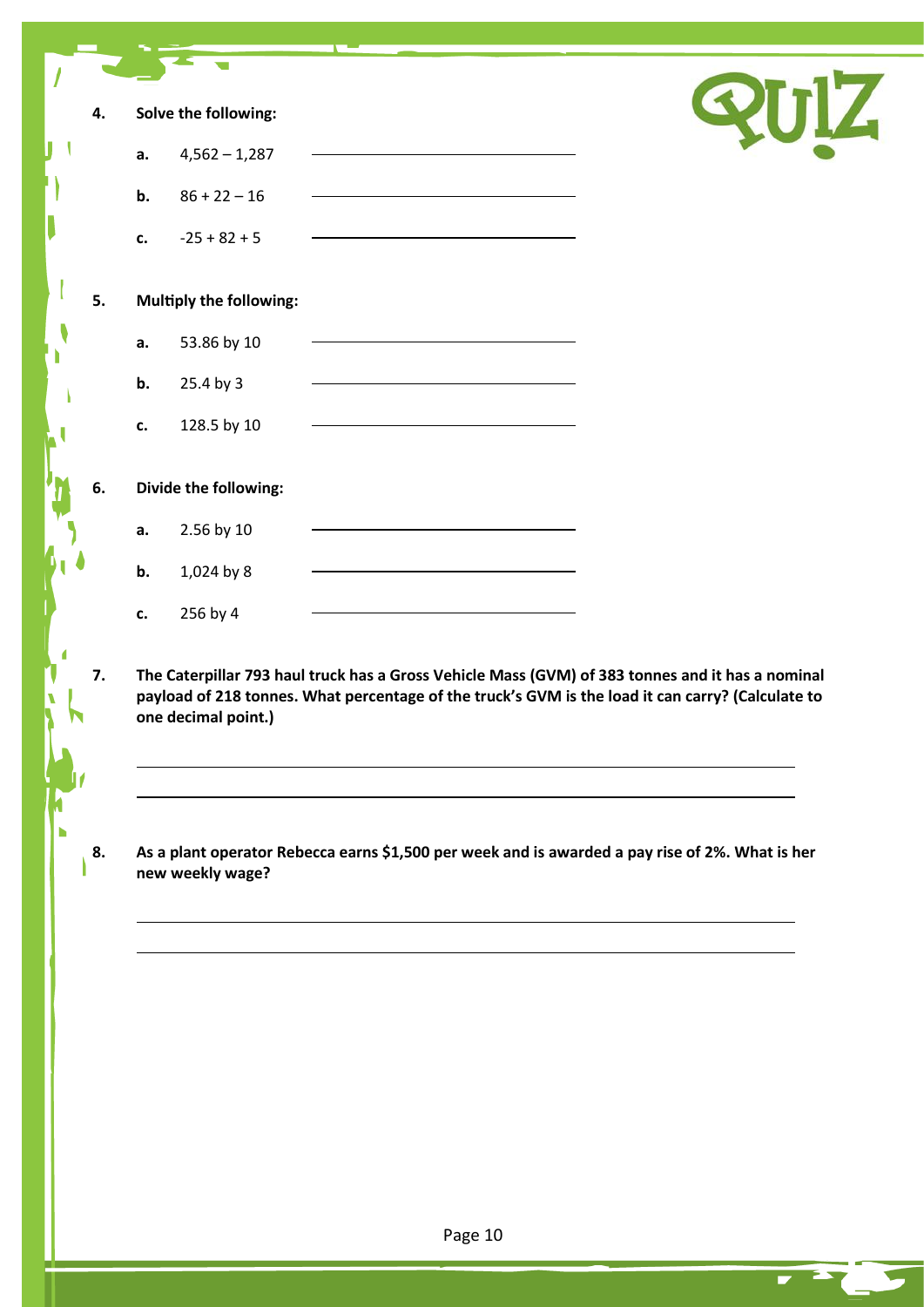|    |                   |                                                                                                 | <b>Section 3 - General Knowledge and Problem Solving</b>                                 |                           |                                                                                                                                                                                              |
|----|-------------------|-------------------------------------------------------------------------------------------------|------------------------------------------------------------------------------------------|---------------------------|----------------------------------------------------------------------------------------------------------------------------------------------------------------------------------------------|
| 1. | response.         |                                                                                                 | worn by a person to protect them from risks of injury or disease.                        |                           | Personal Protective Equipment (PPE) includes clothing, equipment and substances designed to be<br>Which of the following is not an item of Personal Protective Equipment? Circle the correct |
|    | Hard Hat          |                                                                                                 | <b>Safety Glasses</b>                                                                    | <b>Steel Capped Boots</b> | Hammer                                                                                                                                                                                       |
| 2. |                   |                                                                                                 | Which of the following is not a mined raw material? Circle the correct response.         |                           |                                                                                                                                                                                              |
|    | Silver            |                                                                                                 | Wood                                                                                     | Sand                      | Gold                                                                                                                                                                                         |
| 3. | correct response. |                                                                                                 |                                                                                          |                           | Which of the following is not a commonly used mine site communication method. Circle the                                                                                                     |
|    | Mobile Phone      |                                                                                                 | <b>UHF Radio</b>                                                                         | Telegram                  | <b>Warning Signs</b>                                                                                                                                                                         |
| 4. |                   | Which of the below wrenches will make it easier to tighten a bolt? Circle the correct response. |                                                                                          |                           |                                                                                                                                                                                              |
|    |                   | a.                                                                                              | A                                                                                        |                           |                                                                                                                                                                                              |
|    |                   | b.                                                                                              | В<br>There is no difference                                                              |                           |                                                                                                                                                                                              |
| 5. |                   |                                                                                                 | In this typical traffic signal, which light is the red one? Circle the correct response. |                           |                                                                                                                                                                                              |
|    |                   | a.                                                                                              | Α                                                                                        |                           |                                                                                                                                                                                              |
|    |                   | b.                                                                                              | B                                                                                        |                           |                                                                                                                                                                                              |
|    |                   | c.                                                                                              | $\mathsf C$                                                                              |                           |                                                                                                                                                                                              |
|    |                   |                                                                                                 |                                                                                          |                           |                                                                                                                                                                                              |

**Part** D.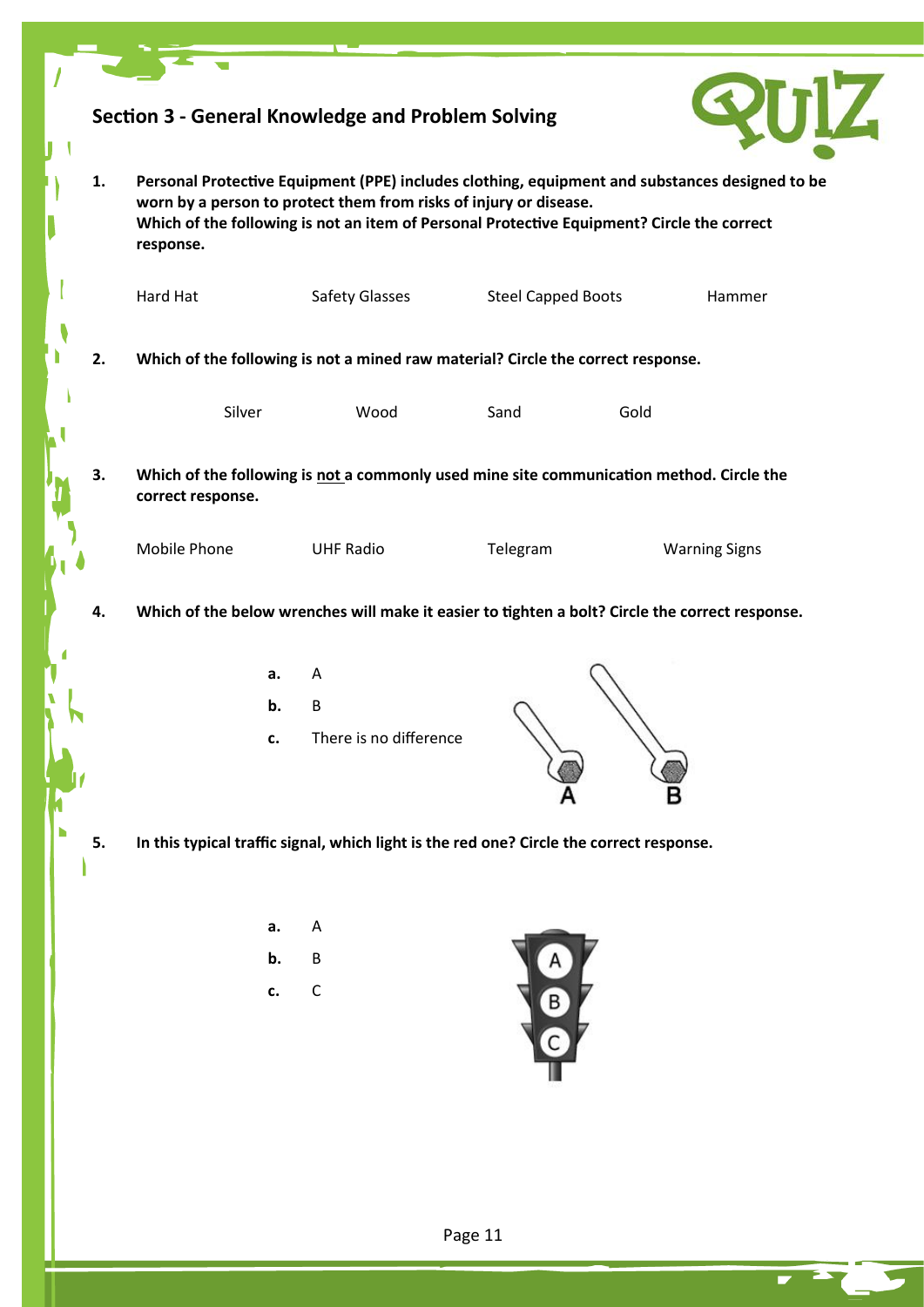

**6. You are required to drive to the town nearest the mine to pick up some safety signage from the manufacturer.**

۱

Г

**Look at the map below. You are in Depp St and can see the Town Hall to your right. What direction are you facing? Circle the correct response.**



**7. Which is the most suitable tool for breaking up concrete? Circle the correct response.**

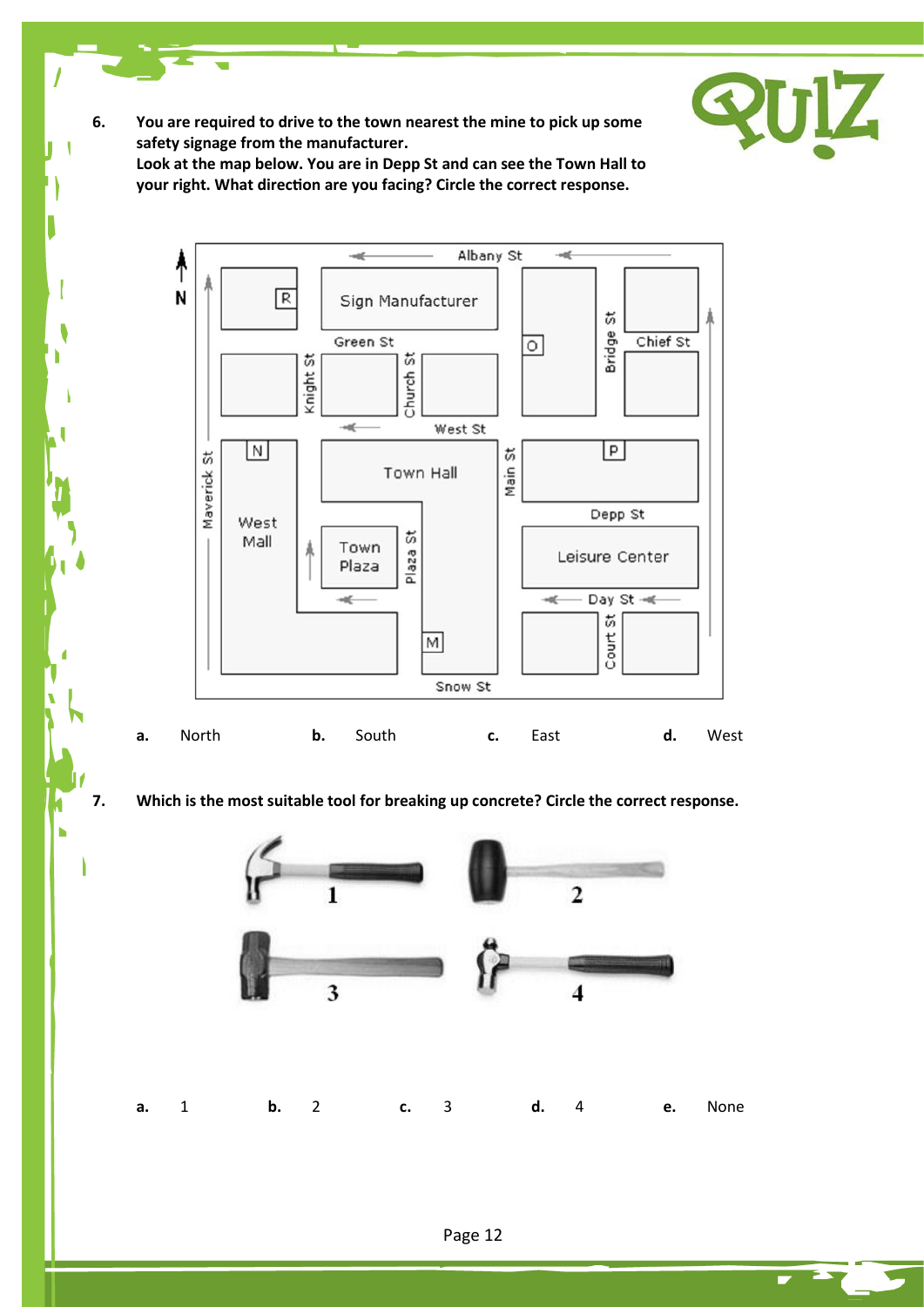**8. You are working on a mine site and see this sign on a track you want to use as a cut through to get to your worksite.** 





**It looks like there is no-one in the area and you can't hear any noise of an explosion. Which is the best course of action? Circle the correct response.**

- **a.** Use the track to get to your worksite as it is the most direct route.
- **b.** Avoid the track completely as directed by the warning sign.
- **c.** Run along the track quickly so that you are in the area for a minimal time, limiting any danger.
- **9. You are working on a mine site and find yourself in an area of the site that you have not been to before. You see the sign below which you are also not familiar with.**



**What is your best course of action? Circle the correct response.**

- **a.** Avoid the area now, and ask for clarification of the meaning of the sign.
- **b.** Ignore the sign. As you are unfamiliar with the meaning of 'STOPE' it must not be important.
- **c.** Ignore the sign now and ask someone what 'STOPE' means later.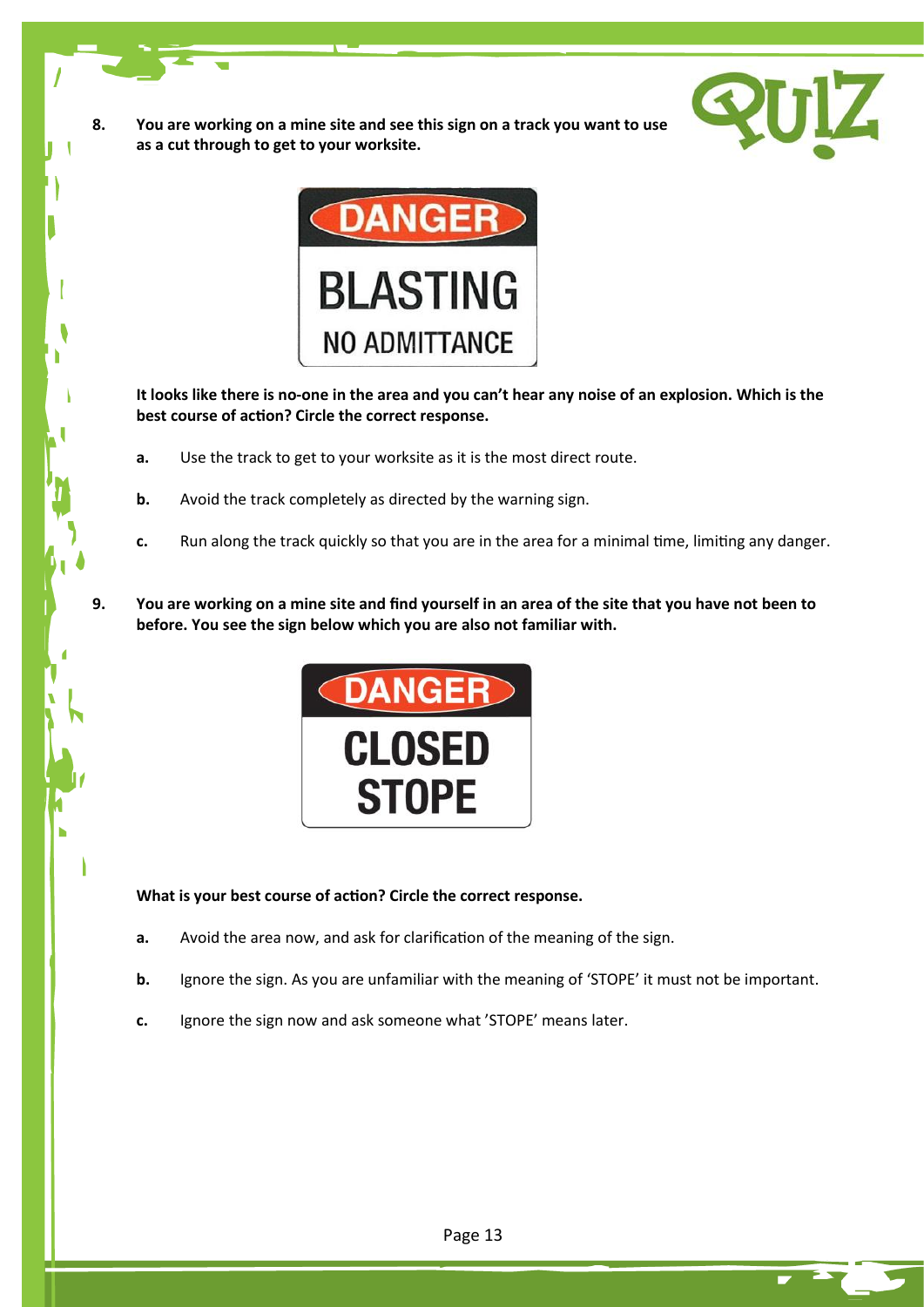



#### **Section 1 - Literacy, Reading and Comprehension**

- **1.** Excavator
	- Explosives Mineral Open pit Safety
		- Supervisor
- **2. a.** v. Human Resources Recruitment Officer
	- **b.** iv. Haul Truck Driver
	- **c.** ii. Shotfirer
	- **d.** iii. Miner
	- **e.** i. Mine Manager
- **3.** Health, Safety, equipment, mandatory, workplace, Equipment, goggles, steel, resistant, must, heavy.
	- **4. a.** All workplaces.
		- **b.** Duty of care means that everything within reason must be done to protect the health and safety of people at the workplace.
		- **c.** The employer, employees and others in the workplace.
		- **d.** All operational staff.

| Supervisor |
|------------|
| Production |
| Aluminium  |
| Excavator  |
| Safety     |
| Explosive  |

- **6. a.** Any three of: backhoes; bulldozers; excavators; front end loaders; graders; scrapers; skid steer loaders; rollers; and forklift trucks.
	- **b.** Any two of: winches; scrub clearers; rippers; pile drivers; and rock-breaking hammers.
	- **c.** No
	- **d.** Yes

#### **Section 2 - Mathematics**

**1. a.** m

**5.**

- **b.** min
	- **c.** <sup>o</sup>  $^{\circ}$ C
	- **d.** kg
	- **e.** m 2
	- **f.** km/hr
	- **g.** ml
	- **h.** \$
- **2.** \$6,531.00
- **3. a.** 0.25
	- **b.** 50.45
		- **c.** 2.8
			- **d.** 5.25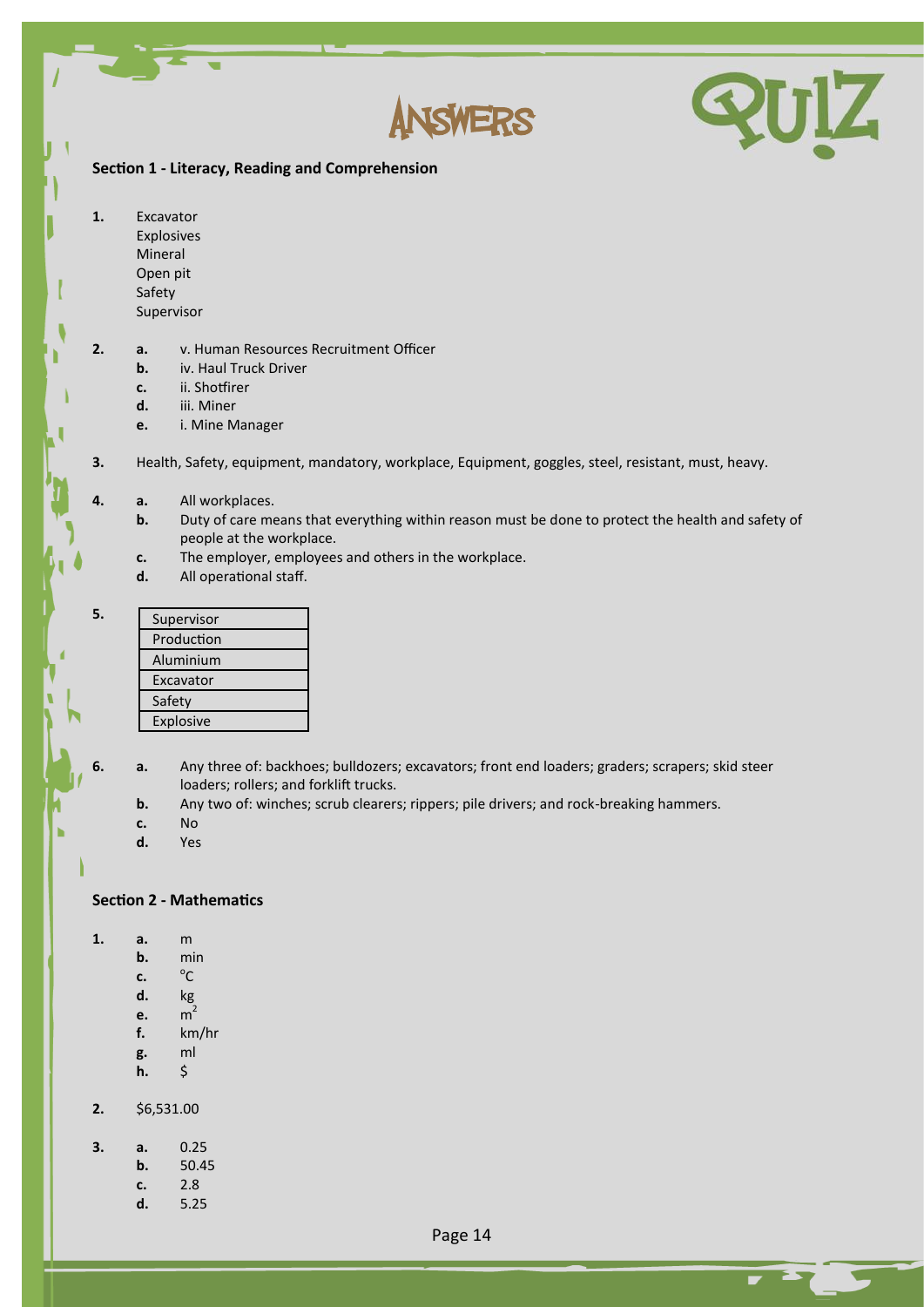|   | 4. | a.      | 3,275    |
|---|----|---------|----------|
|   |    | b.      | 92<br>62 |
|   |    | c.      |          |
|   | 5. | a.      | 538.6    |
|   |    | b.      | 76.2     |
|   |    | c.      | 1,285    |
|   | 6. | a.      | 0.256    |
|   |    | b.      | 128      |
|   |    | c.      | 64       |
|   | 7. | 56.9%   |          |
| ٠ | 8. | \$1,530 |          |

#### **Section 3 - General Knowledge and Problem Solving**

- **1.** Hammer
- **2.** Wood
- **3.** Telegram
- **4. b.** Wrench B is longer and provides more leverage.
- **5. a.** A
- **6. b.** South
- **7. c.** 3
- **8. b.** Avoid the track completely as directed by the warning sign.
- **9. a.** Avoid the area now, and ask for clarification of the meaning of the sign.

QUIZ